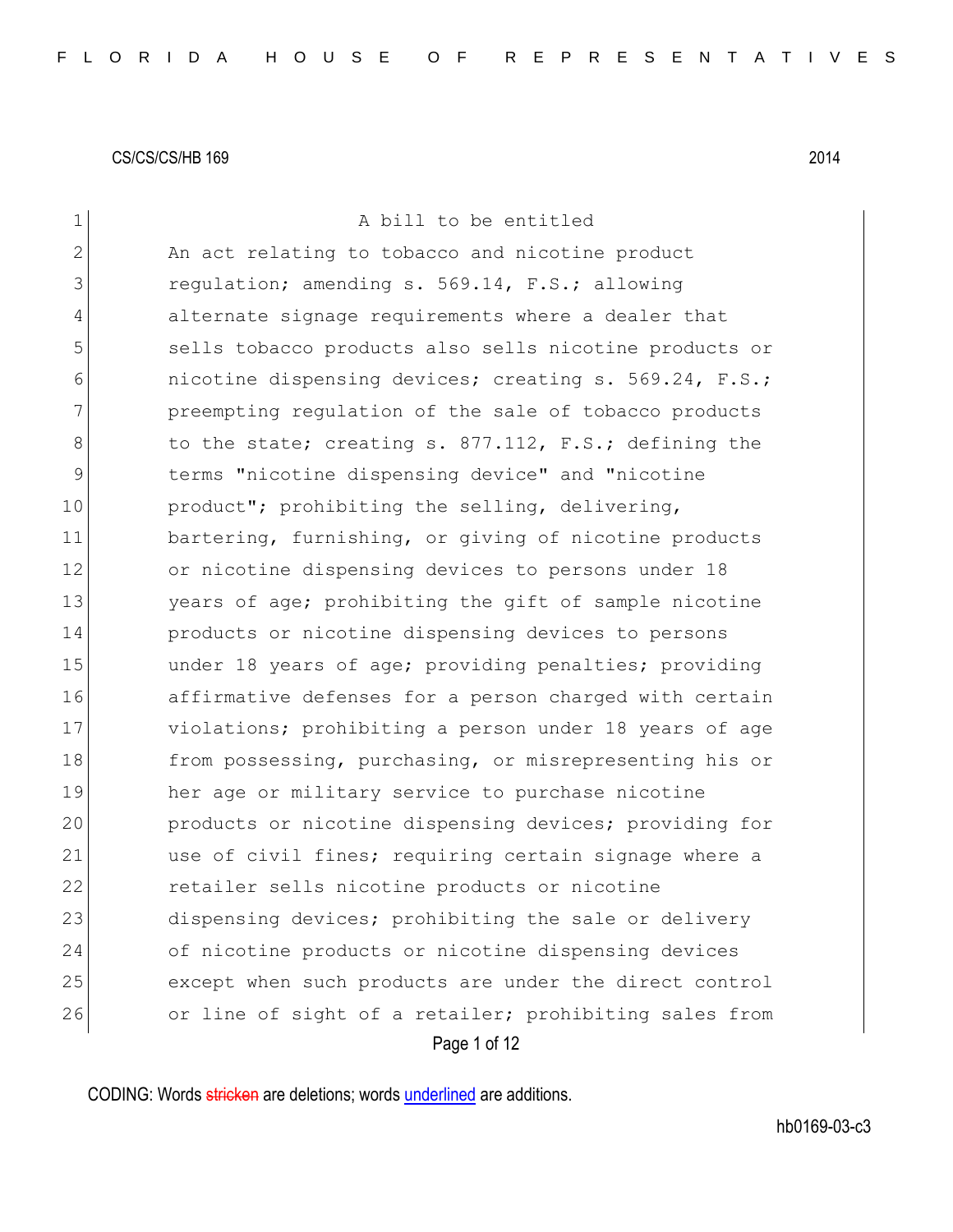| 27 | a vending machine unless it is equipped with certain             |
|----|------------------------------------------------------------------|
| 28 | devices; preempting regulation of the sale of nicotine           |
| 29 | products and nicotine dispensing devices to the state;           |
| 30 | providing an effective date.                                     |
| 31 |                                                                  |
| 32 | Be It Enacted by the Legislature of the State of Florida:        |
| 33 |                                                                  |
| 34 | Section 1. Section 569.14, Florida Statutes, is amended to       |
| 35 | read:                                                            |
| 36 | 569.14 Posting of a sign stating that the sale of tobacco        |
| 37 | products to persons under 18 years of age is unlawful;           |
| 38 | enforcement; penalty.-                                           |
| 39 | A Any dealer that sells tobacco products shall post a<br>(1)     |
| 40 | clear and conspicuous sign in each place of business where such  |
| 41 | products are sold which substantially states the following:      |
| 42 | THE SALE OF TOBACCO PRODUCTS TO PERSONS UNDER THE AGE OF 18 IS   |
| 43 | AGAINST FLORIDA LAW. PROOF OF AGE IS REQUIRED FOR PURCHASE.      |
| 44 | A dealer that sells tobacco products and nicotine<br>(2)         |
| 45 | products or nicotine dispensing devices, as defined in s.        |
| 46 | 877.112, may use a sign that substantially states the following: |
| 47 | THE SALE OF TOBACCO PRODUCTS, NICOTINE PRODUCTS, OR NICOTINE     |
| 48 | DISPENSING DEVICES TO PERSONS UNDER THE AGE OF 18 IS AGAINST     |
| 49 | FLORIDA LAW. PROOF OF AGE IS REQUIRED FOR PURCHASE.              |
| 50 | A dealer that uses a sign as described in this subsection meets  |
| 51 | the signage requirements of $ss. 569.14(1)$ and $877.112$ .      |
| 52 | $(3)$ $(2)$ The division shall make available to dealers of      |
|    | Page 2 of 12                                                     |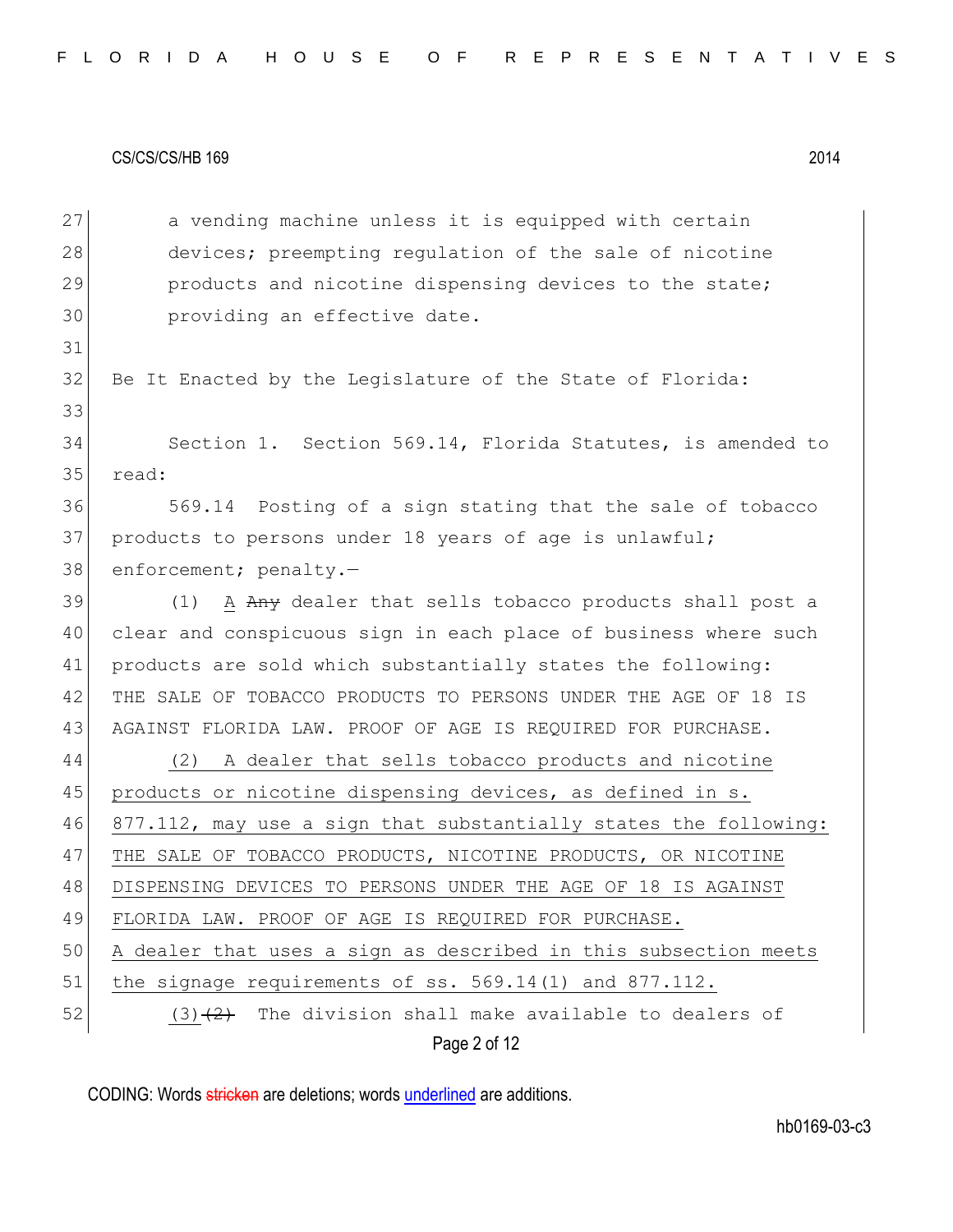53 tobacco products signs that meet the requirements of subsection 54 (1) or subsection (2). 55  $(4)$   $(3)$  Any dealer that sells tobacco products shall 56 provide at the checkout counter in a location clearly visible to 57 the dealer, the dealer's agent or employee, instructional 58 material in a calendar format or similar format to assist in 59 determining whether a person is of legal age to purchase tobacco 60 products. This point of sale material must contain substantially 61 the following language: 62 IF YOU WERE NOT BORN BEFORE THIS DATE 63 (insert date and applicable year) 64 YOU CANNOT BUY TOBACCO PRODUCTS. 65 Upon approval by the division, in lieu of a calendar a dealer 66 may use card readers, scanners, or other electronic or automated 67 systems that can verify whether a person is of legal age to 68 purchase tobacco products. Failure to comply with the provisions 69 contained in this subsection shall result in imposition of 70 administrative penalties as provided in s. 569.006. 71  $(5)$   $(4)$  The division, through its agents and inspectors, 72 shall enforce this section. 73 (6) $(5)$  Any person who fails to comply with subsection (1) 74 is guilty of a misdemeanor of the second degree, punishable as 75 provided in s. 775.082 or s. 775.083. 76 Section 2. Section 569.24, Florida Statutes, is created to 77 read: 78 569.24 Preemption of tobacco products. This section

Page 3 of 12

CODING: Words stricken are deletions; words underlined are additions.

hb0169-03-c3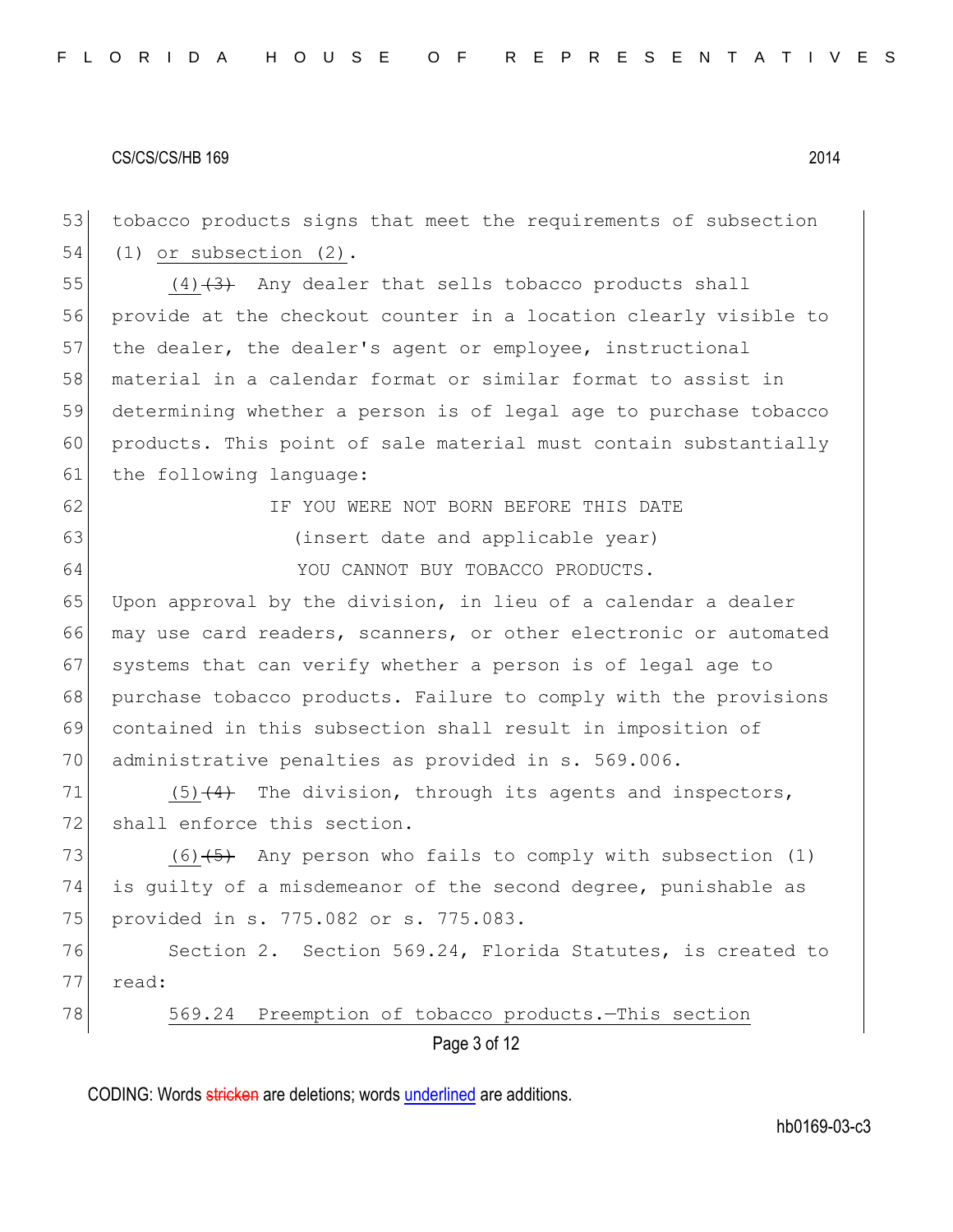79 expressly preempts to the state the regulation of the sale of 80 products under this chapter and supersedes any municipal or 81 county ordinance on the subject. 82 Section 3. Section 877.112, Florida Statutes, is created 83 to read: 84 877.112 Nicotine products and nicotine dispensing devices; 85 prohibitions for minors; penalties; civil fines; signage 86 requirements; preemption.-87 (1) DEFINITIONS.—As used in this section, the term: 88 (a) "Nicotine dispensing device" means any product that 89 employs an electronic, chemical or mechanical means to produce 90 vapor from a nicotine product, including, but not limited to, an 91 electronic cigarette, electronic cigar, electronic cigarillo, 92 electronic pipe, or other similar device or product, any 93 replacement cartridge for such device, and any other container 94 of nicotine in a solution or other form intended to be used with 95 or within an electronic cigarette, electronic cigar, electronic 96 cigarillo, electronic pipe, or other similar device or product. 97 (b) "Nicotine product" means any product that contains 98 nicotine, including liquid nicotine, that is intended for human 99 consumption, whether inhaled, chewed, absorbed, dissolved, or 100 ingested by any means, but does not include a: 101 1. Tobacco product, as defined in s. 569.002; 102 2. Product regulated as a drug or device by the United 103 States Food and Drug Administration under Chapter V of the 104 federal Food, Drug, and Cosmetic Act; or

Page 4 of 12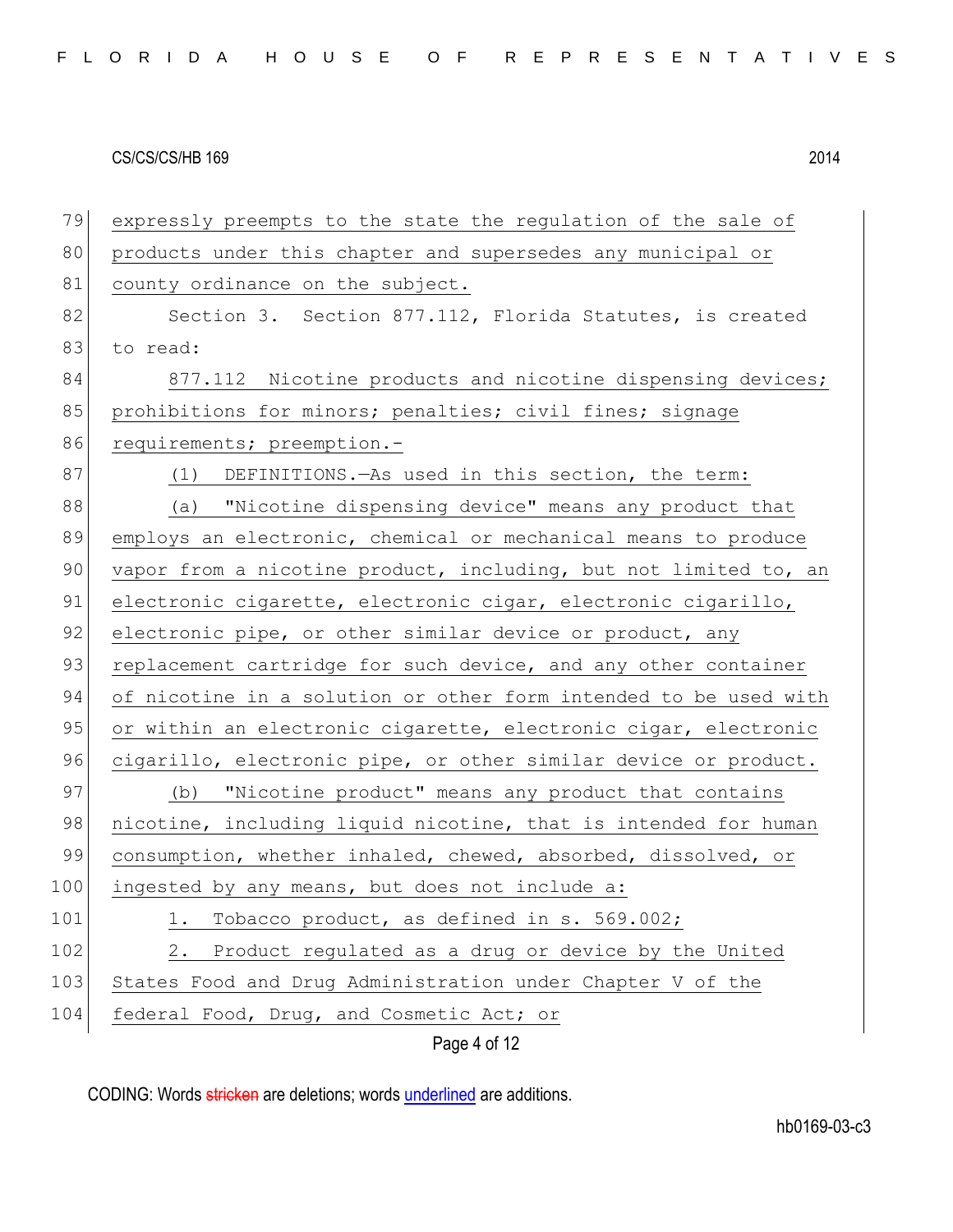105 3. Product that contains incidental nicotine. 106 (2) PROHIBITIONS ON SALE TO MINORS.—It is unlawful to 107 sell, deliver, barter, furnish, or give, directly or indirectly, 108 to any person who is under 18 years of age, any nicotine product 109 or a nicotine dispensing device. 110 (3) PROHIBITIONS ON GIFTING SAMPLES TO MINORS.—The gift of 111 a sample nicotine product or nicotine dispensing device to any 112 person under the age of 18 by a retailer of nicotine products or 113 nicotine dispensing devices, or by an employee of such retailer, 114 is prohibited. 115 (4) PENALTIES.—Any person who violates subsection (2) or 116 (3) commits a misdemeanor of the second degree, punishable as 117 provided in s. 775.082 or s. 775.083. However, any person who 118 violates subsection (2) or (3) for a second or subsequent time 119 within 1 year of the first violation, commits a misdemeanor of 120 the first degree, punishable as provided in s. 775.082 or s. 121 775.083. 122 (5) AFFIRMATIVE DEFENSES.—A person charged with a 123 violation of subsection (2) or (3) has a complete defense if, at 124 the time the nicotine product or nicotine dispensing device was 125 sold, delivered, bartered, furnished, or given: 126 (a) The buyer or recipient falsely evidenced that she or 127 he was 18 years of age or older; 128 (b) The appearance of the buyer or recipient was such that 129 a prudent person would believe the buyer or recipient to be 18 130 years of age or older; and

#### Page 5 of 12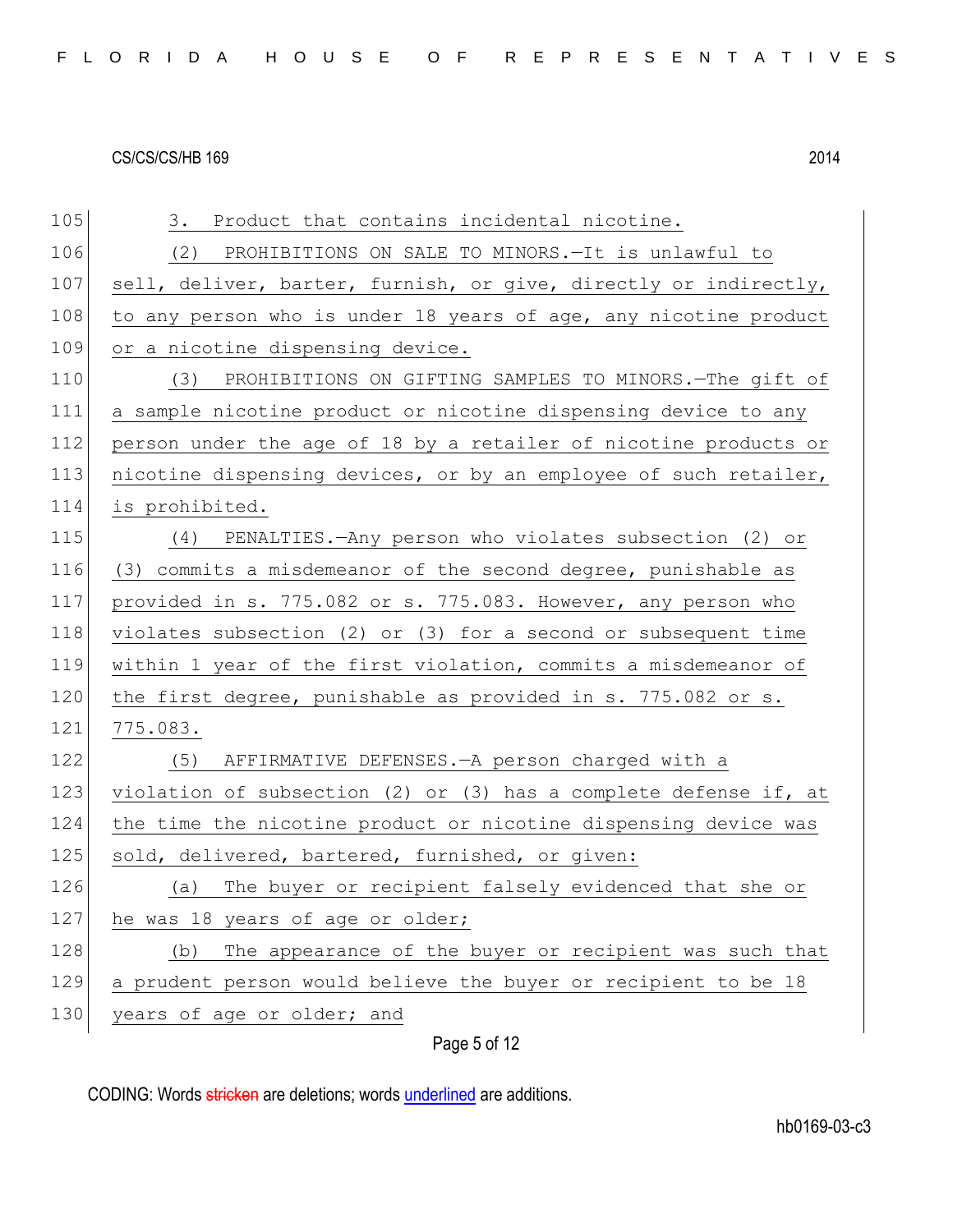| 131 | (c) Such person carefully checked a driver license or an         |
|-----|------------------------------------------------------------------|
| 132 | identification card issued by this state or another state of the |
| 133 | United States, a passport, or a United States armed services     |
| 134 | identification card presented by the buyer or recipient and      |
| 135 | acted in good faith and in reliance upon the representation and  |
| 136 | appearance of the buyer or recipient in the belief that the      |
| 137 | buyer or recipient was 18 years of age or older.                 |
| 138 | (6) PROHIBITIONS ON POSSESSION OF NICOTINE PRODUCTS OR           |
| 139 | NICOTINE DISPENSING DEVICES BY MINORS. - It is unlawful for any  |
| 140 | person under 18 years of age to knowingly possess any nicotine   |
| 141 | product or a nicotine dispensing device. Any person under 18     |
| 142 | years of age who violates this subsection commits a noncriminal  |
| 143 | violation as defined in s. 775.08(3), punishable by:             |
| 144 | (a) For a first violation, 16 hours of community service         |
| 145 | or, instead of community service, a \$25 fine. In addition, the  |
| 146 | person must attend a school-approved anti-tobacco and nicotine   |
| 147 | program, if locally available;                                   |
| 148 | (b) For a second violation within 12 weeks of the first          |
| 149 | violation, a \$25 fine; or                                       |
| 150 | (c) For a third or subsequent violation within 12 weeks of       |
| 151 | the first violation, the court must direct the Department of     |
| 152 | Highway Safety and Motor Vehicles to withhold issuance of or     |
| 153 | suspend or revoke the person's driver license or driving         |
| 154 | privilege, as provided in s. 322.056.                            |
| 155 |                                                                  |
| 156 | Any second or subsequent violation not within the 12-week time   |
|     | Page 6 of 12                                                     |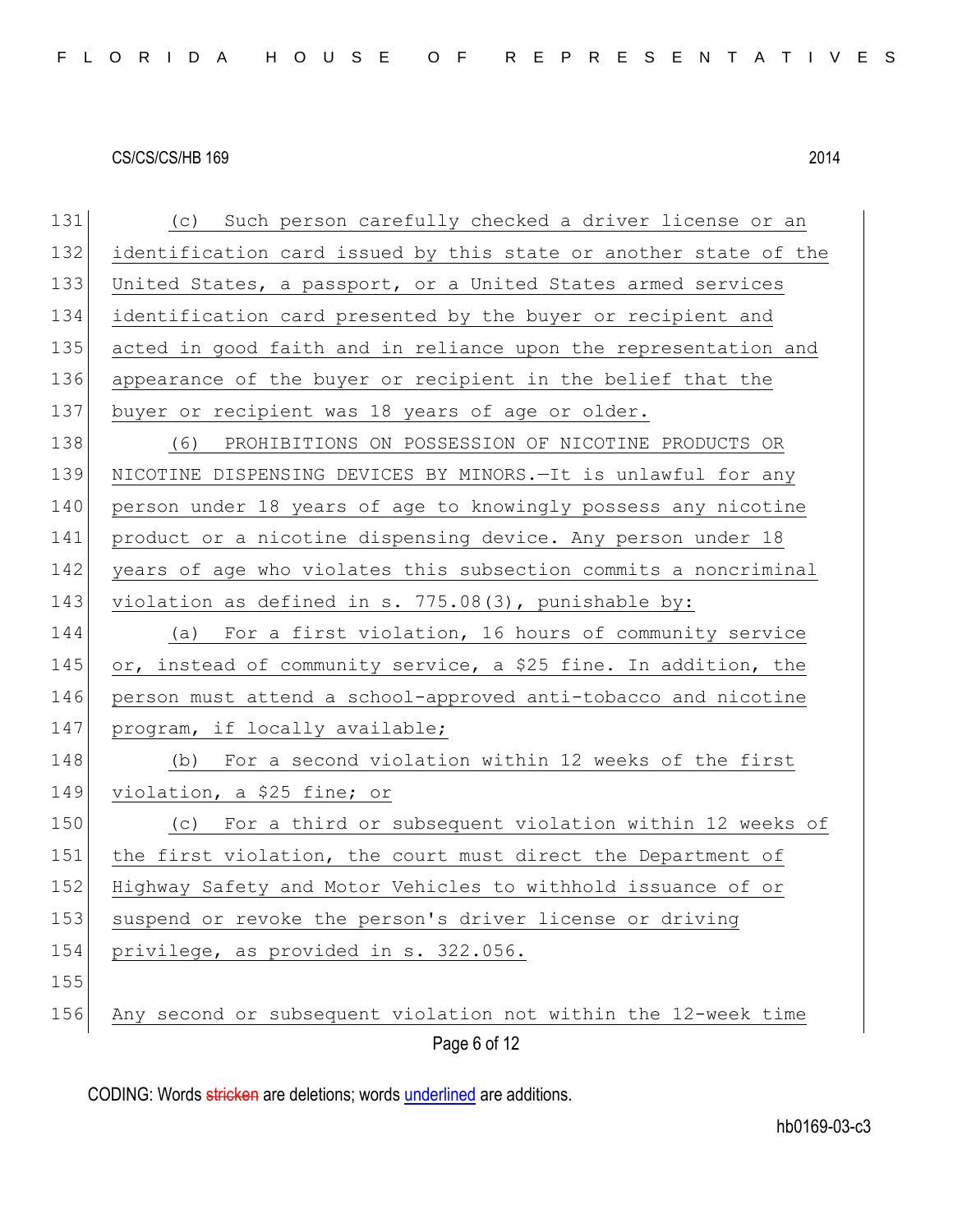| 157 | period after the first violation is punishable as provided for a |
|-----|------------------------------------------------------------------|
| 158 | first violation.                                                 |
| 159 | (7) PROHIBITION ON MISREPRESENTING AGE.-It is unlawful for       |
| 160 | any person under 18 years of age to misrepresent his or her age  |
| 161 | or military service for the purpose of inducing a retailer of    |
| 162 | nicotine products or nicotine dispensing devices or an agent or  |
| 163 | employee of such retailer to sell, give, barter, furnish, or     |
| 164 | deliver any nicotine product or nicotine dispensing device, or   |
| 165 | to purchase, or attempt to purchase, any nicotine product or     |
| 166 | nicotine dispensing device from a person or a vending machine.   |
| 167 | Any person under 18 years of age who violates this subsection    |
| 168 | commits a noncriminal violation as defined in s. $775.08(3)$ ,   |
| 169 | punishable by:                                                   |
| 170 | (a) For a first violation, 16 hours of community service         |
| 171 | or, instead of community service, a \$25 fine and, in addition,  |
| 172 | the person must attend a school-approved anti-tobacco and        |
| 173 | nicotine program, if available;                                  |
| 174 | For a second violation within 12 weeks of the first<br>(b)       |
| 175 | violation, a \$25 fine; or                                       |
| 176 | (c) For a third or subsequent violation within 12 weeks of       |
| 177 | the first violation, the court must direct the Department of     |
| 178 | Highway Safety and Motor Vehicles to withhold issuance of or     |
| 179 | suspend or revoke the person's driver license or driving         |
| 180 | privilege, as provided in s. 322.056.                            |
| 181 |                                                                  |
| 182 | Any second or subsequent violation not within the 12-week time   |
|     | Page 7 of 12                                                     |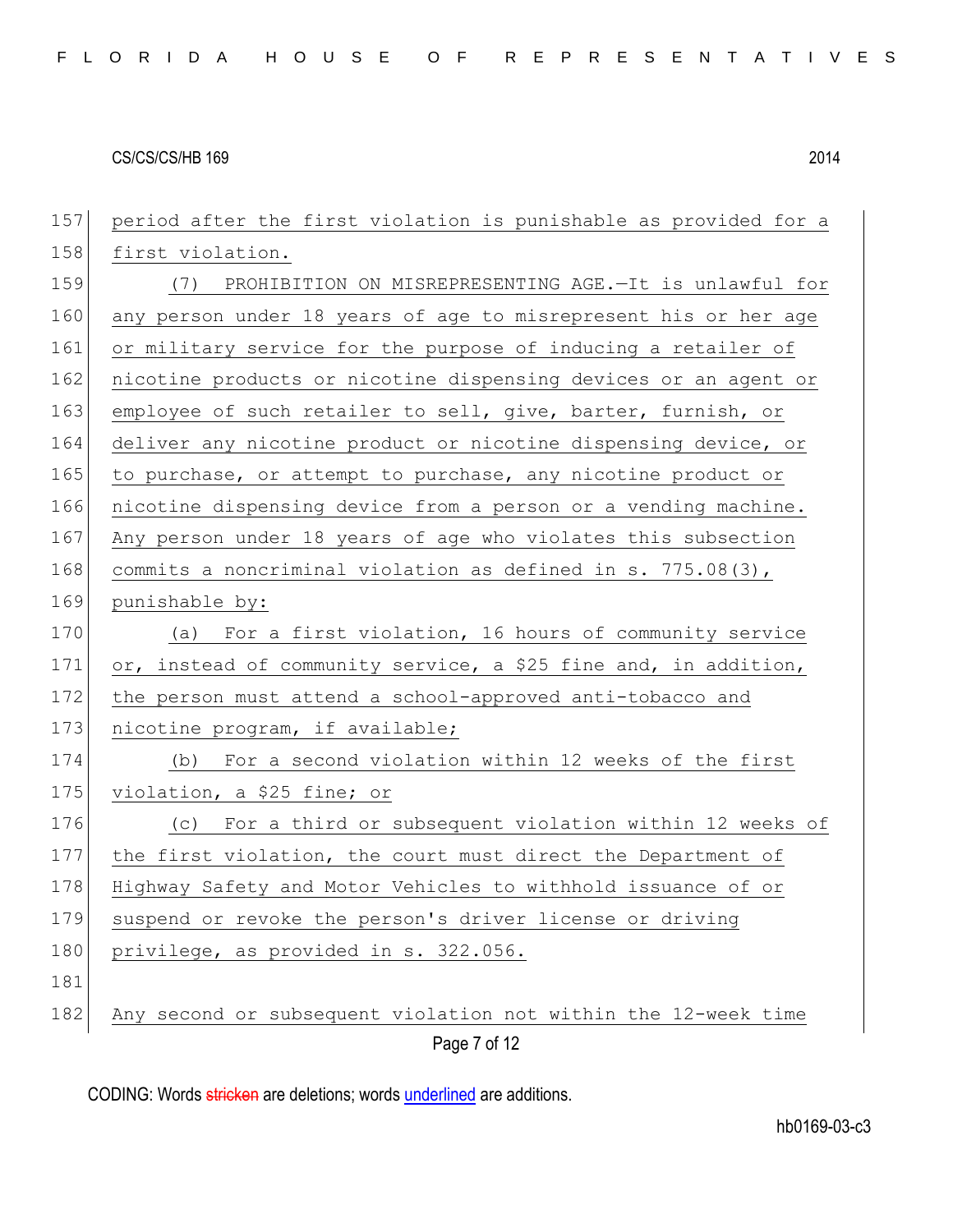| 183 | period after the first violation is punishable as provided for a |
|-----|------------------------------------------------------------------|
| 184 | first violation.                                                 |
| 185 | (8) PENALTIES FOR MINORS.-                                       |
| 186 | (a) A person under 18 years of age cited for committing a        |
| 187 | noncriminal violation under this section must sign and accept a  |
| 188 | civil citation indicating a promise to appear before the county  |
| 189 | court or comply with the requirement for paying the fine and     |
| 190 | must attend a school-approved anti-tobacco and nicotine program, |
| 191 | if locally available. If a fine is assessed for a violation of   |
| 192 | this section, the fine must be paid within 30 days after the     |
| 193 | date of the citation or, if a court appearance is mandatory,     |
| 194 | within 30 days after the date of the hearing.                    |
| 195 | (b) A person charged with a noncriminal violation under          |
| 196 | this section must appear before the county court or comply with  |
| 197 | the requirement for paying the fine. The court, after a hearing, |
| 198 | shall make a determination as to whether the noncriminal         |
| 199 | violation was committed. If the court finds the violation was    |
| 200 | committed, it shall impose an appropriate penalty as specified   |
| 201 | in subsection (6) or subsection (7). A person who participates   |
| 202 | in community service shall be considered an employee of the      |
| 203 | state for the purpose of chapter 440, for the duration of such   |
| 204 | service.                                                         |
| 205 | If a person under 18 years of age is found by the<br>(C)         |
| 206 | court to have committed a noncriminal violation under this       |
| 207 | section and that person has failed to complete community         |
| 208 | service, pay the fine as required by paragraph (6) (a) or        |
|     | Page 8 of 12                                                     |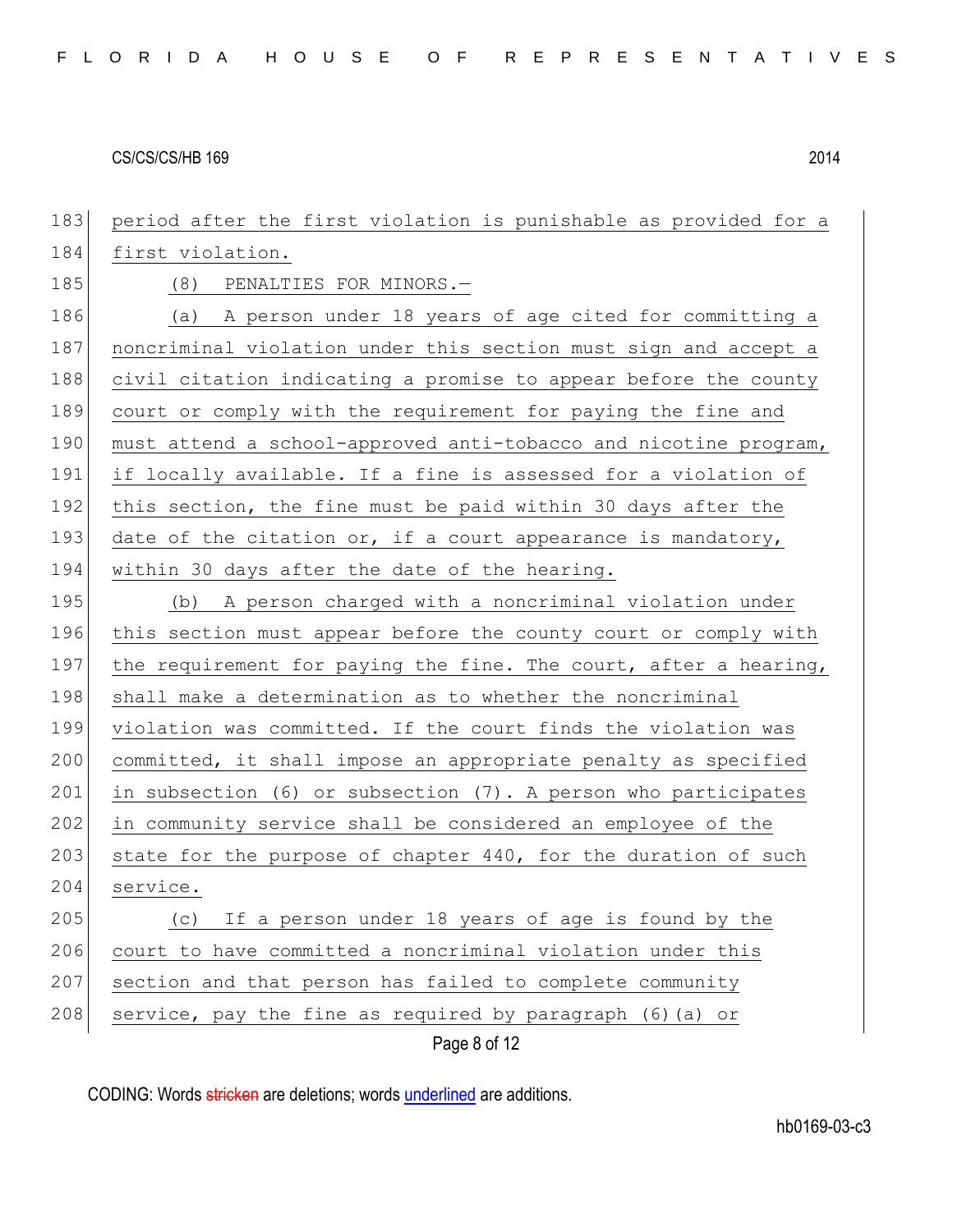Page 9 of 12 209 paragraph (7)(a), or attend a school-approved anti-tobacco and 210 nicotine program, if locally available, the court must direct 211 the Department of Highway Safety and Motor Vehicles to withhold 212 issuance of or suspend the driver license or driving privilege 213 of that person for 30 consecutive days. 214 (d) If a person under 18 years of age is found by the 215 court to have committed a noncriminal violation under this 216 section and that person has failed to pay the applicable fine as 217 required by paragraph  $(6)(b)$  or paragraph  $(7)(b)$ , the court must 218 direct the Department of Highway Safety and Motor Vehicles to 219 withhold issuance of or suspend the driver license or driving 220 privilege of that person for 45 consecutive days. 221 (9) DISTRIBUTION OF CIVIL FINES.-Eighty percent of all 222 civil penalties received by a county court pursuant to 223 subsections (6) and (7) shall be remitted by the clerk of the 224 court to the Department of Revenue for transfer to the 225 Department of Education to provide for teacher training and for 226 research and evaluation to reduce and prevent the use of tobacco 227 products, nicotine products, or nicotine dispensing devices by 228 children. The remaining 20 percent of civil penalties received 229 by a county court pursuant to this section shall remain with the 230 clerk of the county court to cover administrative costs. 231 (10) SIGNAGE REQUIREMENTS FOR RETAILERS OF NICOTINE 232 PRODUCTS AND NICOTINE DISPENSING DEVICES.-233 (a) Any retailer that sells nicotine products or nicotine 234 dispensing devices shall post a clear and conspicuous sign in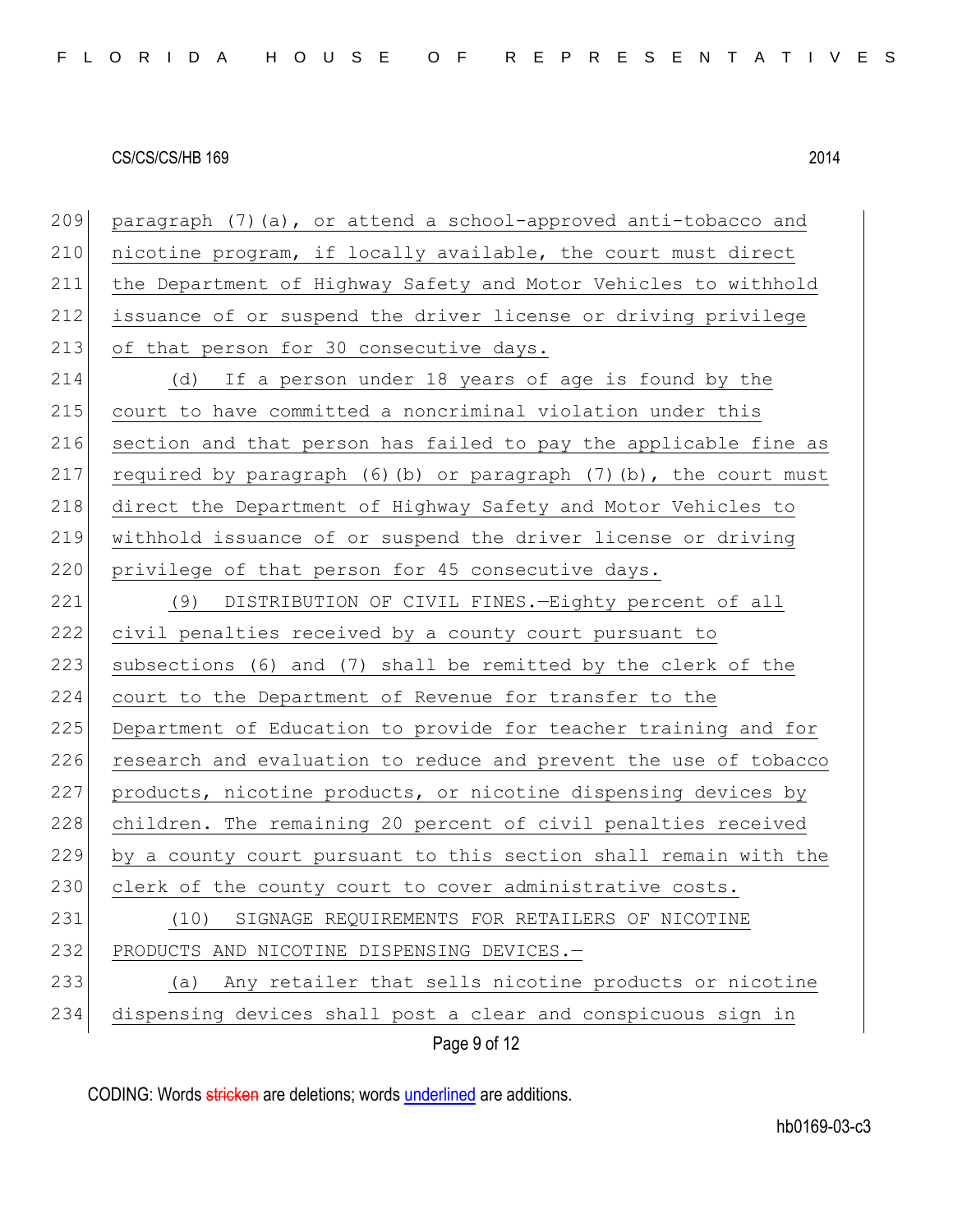| 235 | each place of business where such products are sold which        |
|-----|------------------------------------------------------------------|
| 236 | substantially states the following:                              |
| 237 |                                                                  |
| 238 | THE SALE OF NICOTINE PRODUCTS OR NICOTINE DISPENSING DEVICES TO  |
| 239 | PERSONS UNDER THE AGE OF 18 IS AGAINST FLORIDA LAW. PROOF OF AGE |
| 240 | IS REQUIRED FOR PURCHASE.                                        |
| 241 |                                                                  |
| 242 | A retailer that sells nicotine products or nicotine<br>(b)       |
| 243 | dispensing devices shall provide at the checkout counter in a    |
| 244 | location clearly visible to the retailer, the retailer's agent   |
| 245 | or employee, instructional material in a calendar format or      |
| 246 | similar format to assist in determining whether a person is of   |
| 247 | legal age to purchase nicotine products or nicotine dispensing   |
| 248 | devices. This point of sale material must contain substantially  |
| 249 | the following language:                                          |
| 250 |                                                                  |
| 251 | IF YOU WERE NOT BORN BEFORE THIS DATE                            |
| 252 | (insert date and applicable year)                                |
| 253 | YOU CANNOT BUY NICOTINE PRODUCTS OR NICOTINE DISPENSING DEVICES. |
| 254 |                                                                  |
| 255 | In lieu of a calendar a retailer may use card readers, scanners, |
| 256 | or other electronic or automated systems that can verify whether |
| 257 | a person is of legal age to purchase nicotine products or        |
| 258 | nicotine dispensing devices.                                     |
| 259 | RESTRICTIONS ON SALE OR DELIVERY OF NICOTINE PRODUCTS<br>(11)    |
| 260 | OR NICOTINE DISPENSING DEVICES.-                                 |
|     | Page 10 of 12                                                    |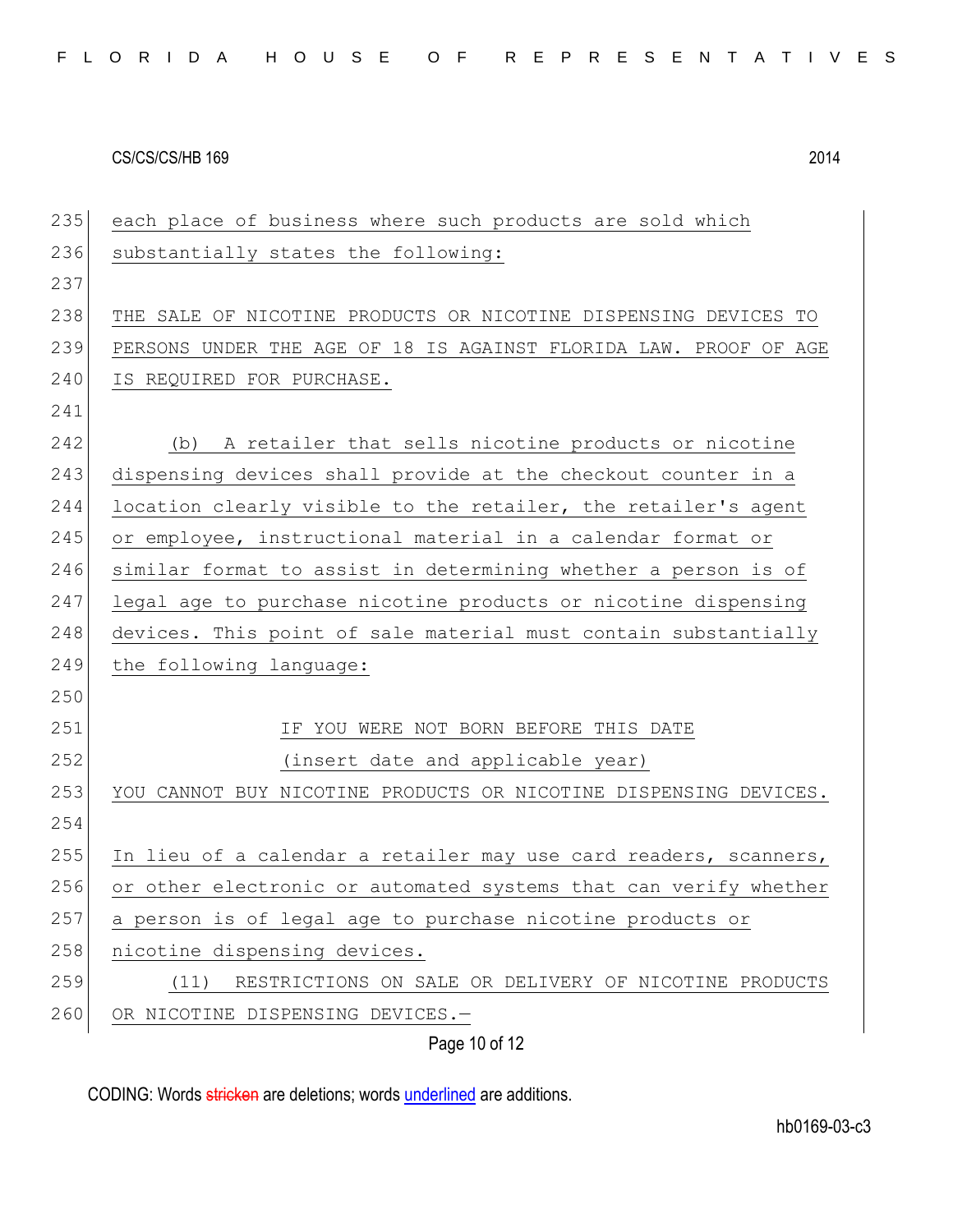Page 11 of 12 261 (a) In order to prevent persons under 18 years of age from 262 purchasing or receiving nicotine products or nicotine dispensing 263 devices, the sale or delivery of such products or devices is 264 prohibited, except: 265 1. When under the direct control, or line of sight where 266 effective control may be reasonably maintained, of the retailer 267 of nicotine products or nicotine dispensing devices or such 268 retailer's agent or employee; or 269 2. Sales from a vending machine are prohibited under the 270 provisions of subparagraph (a)1. and are only permissible from a 271 machine that is equipped with an operational lockout device 272 which is under the control of the retailer of nicotine products 273 or nicotine dispensing devices or such retailer's agent or 274 employee who directly regulates the sale of items through the 275 machine by triggering the lockout device to allow the dispensing 276 of one nicotine product or nicotine dispensing device. The 277 lockout device must include a mechanism to prevent the machine 278 from functioning, if the power source for the lockout device 279 fails or if the lockout device is disabled, and a mechanism to 280 ensure that only one nicotine product or nicotine dispensing 281 device is dispensed at a time. 282 (b) The provisions of paragraph (a) shall not apply to an 283 establishment that prohibits persons under 18 years of age on 284 the premises. 285 (c) A retailer of nicotine products or nicotine dispensing 286 devices or such retailer's agent or employee may require proof